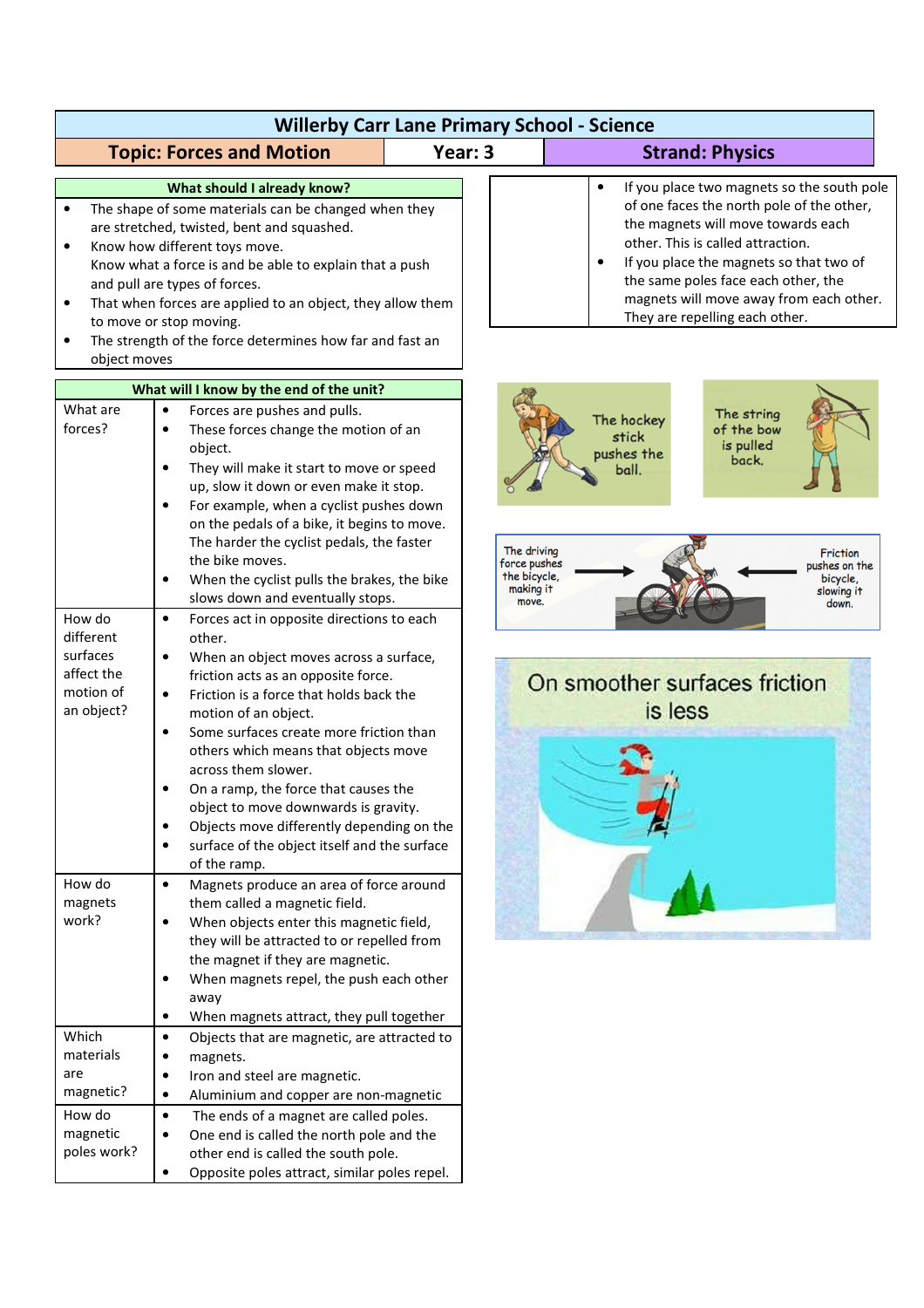| <b>Vocabulary</b> |                                             |  |
|-------------------|---------------------------------------------|--|
| attract           | if one object attracts another object, it   |  |
|                   | causes the second object to move towards    |  |
|                   | it                                          |  |
| force             | the pulling or pushing effect that          |  |
|                   | something has on something else             |  |
| friction          | the resistance of motion when there is      |  |
|                   | contact between two surfaces                |  |
| gravity           | the force which causes things to drop to    |  |
|                   | the ground                                  |  |
| magnet            | a piece of iron or other material which     |  |
|                   | attracts magnetic materials towards it      |  |
| magnetic field    | an area around a magnet, or something       |  |
|                   | functioning as a magnet, in which the       |  |
|                   | magnet's power to attract                   |  |
| metal             | a hard substance such as iron, steel, gold, |  |
|                   | or lead                                     |  |
| motion            | the activity of changing position or moving |  |
|                   | from one place to another                   |  |

| nonmagnetic | an object that is not magnetic                                                                                   |
|-------------|------------------------------------------------------------------------------------------------------------------|
| opposite    | opposite is used to describe things of the<br>same kind which are completely different<br>in a particular way.   |
| position    | the position of someone or something is<br>the place where they are in relation to<br>other things               |
| pull        | when you pull something, you hold it firmly<br>and use force in order to move it towards<br>you or away from its |
| push        | when you push something, you use force<br>to make it move away from you or away<br>from its previous position    |
| resistance  | a force which slows down a moving object<br>or vehicle                                                           |
| stretchy    | slightly elastic                                                                                                 |
| surface     | the flat top part of something or the<br>outside of it                                                           |

## **Investigate!**

- Investigate the amount of friction created by different surfaces. Use measures (such as length and time) to show how far or fast and object travels
- Magnet strength investigation, measuring the strengths of a range of magnets include bar magnets and horseshoe magnets (using chains of paper clips of varying lengths)
- Observe how a magnetic field attracts iron filings by using a bar magnet.
- Identifying materials and objects around the classroom that are magnetic and non-magnetic
- Investigate if all metals are magnetic.
- Observe what happens when magnets with similar poles are placed next to each. Repeat this for when the poles are different.

## **Common misconceptions**

Some children may think:

- the bigger the magnet the stronger it is
- all metals are magnetic.